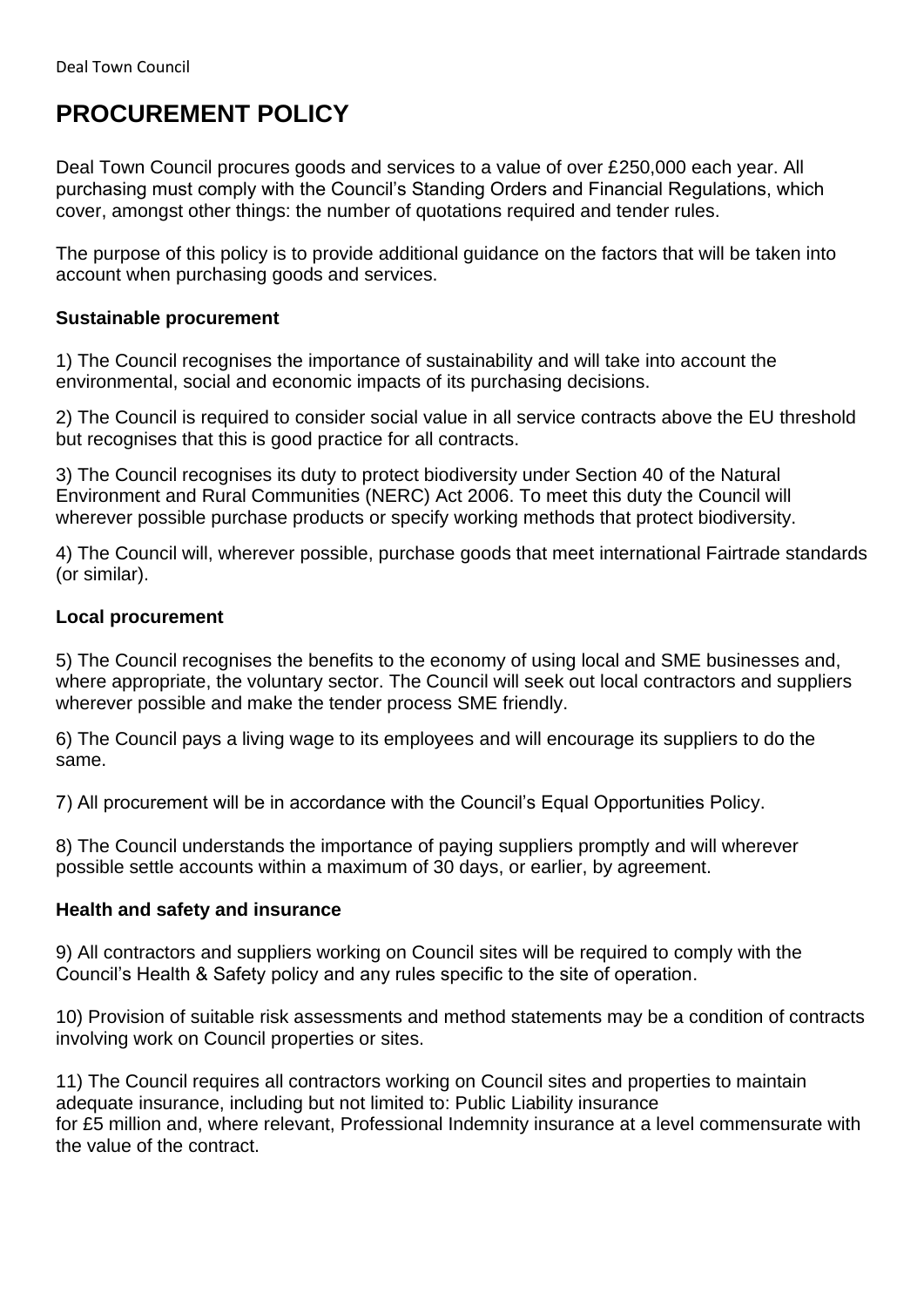## **Community engagement**

12) Where relevant the Council will consult with residents and service users to better understand what is needed, who will use it and what the essential requirements are for an item of capital expenditure. Examples of when this will apply include: provision of new play areas or modifications to Council buildings.

# **Selection criteria**

13) The following factors may be taken into account in the Council's selection process:

- Environmental record
- Environmental policies and practices
- Health and safety record
- Health and safety procedures
- Financial accounts
- References
- Location of supplier
- Organisational structure and staffing levels

## **Procurement procedures and guidance**

14) All contracts estimated at over £8,000 will be advertised on the Council's website.

15) All contracts estimated at over £25,000 will also be advertised on the Contracts Finder website.

16) In accordance with our Financial Regulations the Council is not obliged to accept the lowest of any tender, quotation or estimate, but must give reasons for not doing so.

17) The Council maintains monthly accounts with suppliers of regular purchases. All purchases on Council accounts may only be made by authorised Council officers who must either provide a purchase order or be provided with a receipt. Limits will be set on each account on the maximum value of individual purchases and the overall balance on the account. Expenditure over these limits must be authorised in advance.

18) Where additional guidance is needed the following documents will be taken into account:

• Joint Practitioners' Advisory Group (JPAG) (March 2014), *Governance and Accountability for Local Councils A Practitioners' Guide (England)* 

• NALC (2015), *A Guide to Understanding Procurement*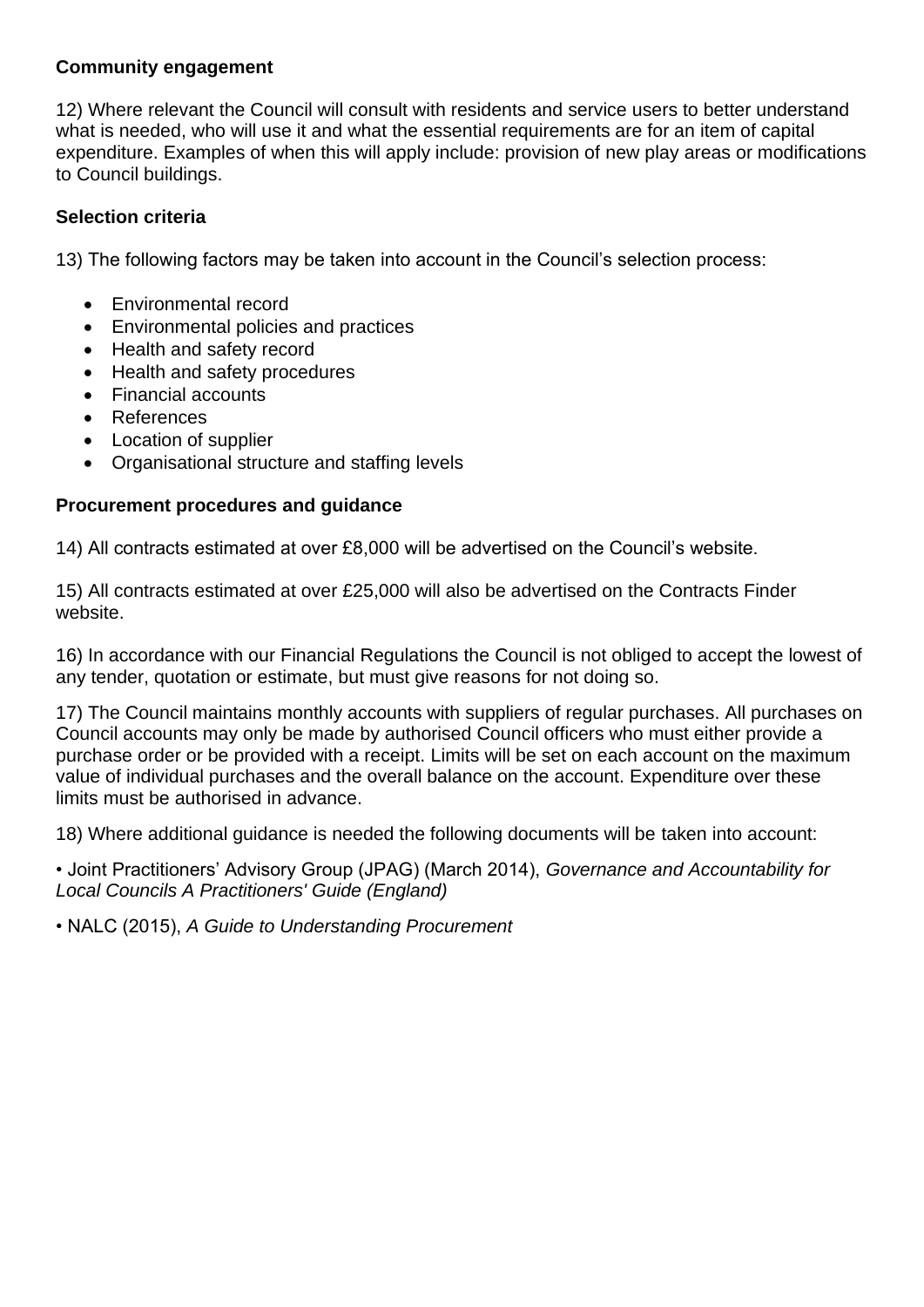# **Environmental Impact**

We will:

- Encourage suppliers to take action to reduce waste and promote reuse throughout the supply chain by requesting information on processes during procurements where appropriate
- Encourage suppliers to support circular economy principles in their contracts with Deal Town Council by using/making products made from non-virgin, repurposed and local (where possible) materials; products that have minimum waste through smart design and packaging and products that can be easily disassembled and repurposed
- •
- Encourage suppliers to reduce the use of single use plastics in their service provision and find sustainable alternatives (where appropriate)
- Consider the potential transport requirements associated with any contract and how these may be minimised, whilst encouraging suppliers to minimise the negative impact of their transport operations
- Commission and procure energy-efficient products and services and encourage suppliers to improve their processes in this area
- Encourage suppliers to demonstrate they are minimising the environmental impacts of their supply chain, choosing more sustainable and high quality products and/or services
- Consider the risk of negative water impact in specific contracts, with particular focus on waste use, waste water and discharges into the water system
- Promote the use of, and compliance with, the council's meat free only catering stipulation in all relevant contracts
- Encourage all suppliers to complement, where possible, Deal Town Council's Environmental Policy

[https://www.deal.gov.uk/\\_UserFiles/Files/DTC%20Environmental%20policy%20final%20web.pdf](https://www.deal.gov.uk/_UserFiles/Files/DTC%20Environmental%20policy%20final%20web.pdf)